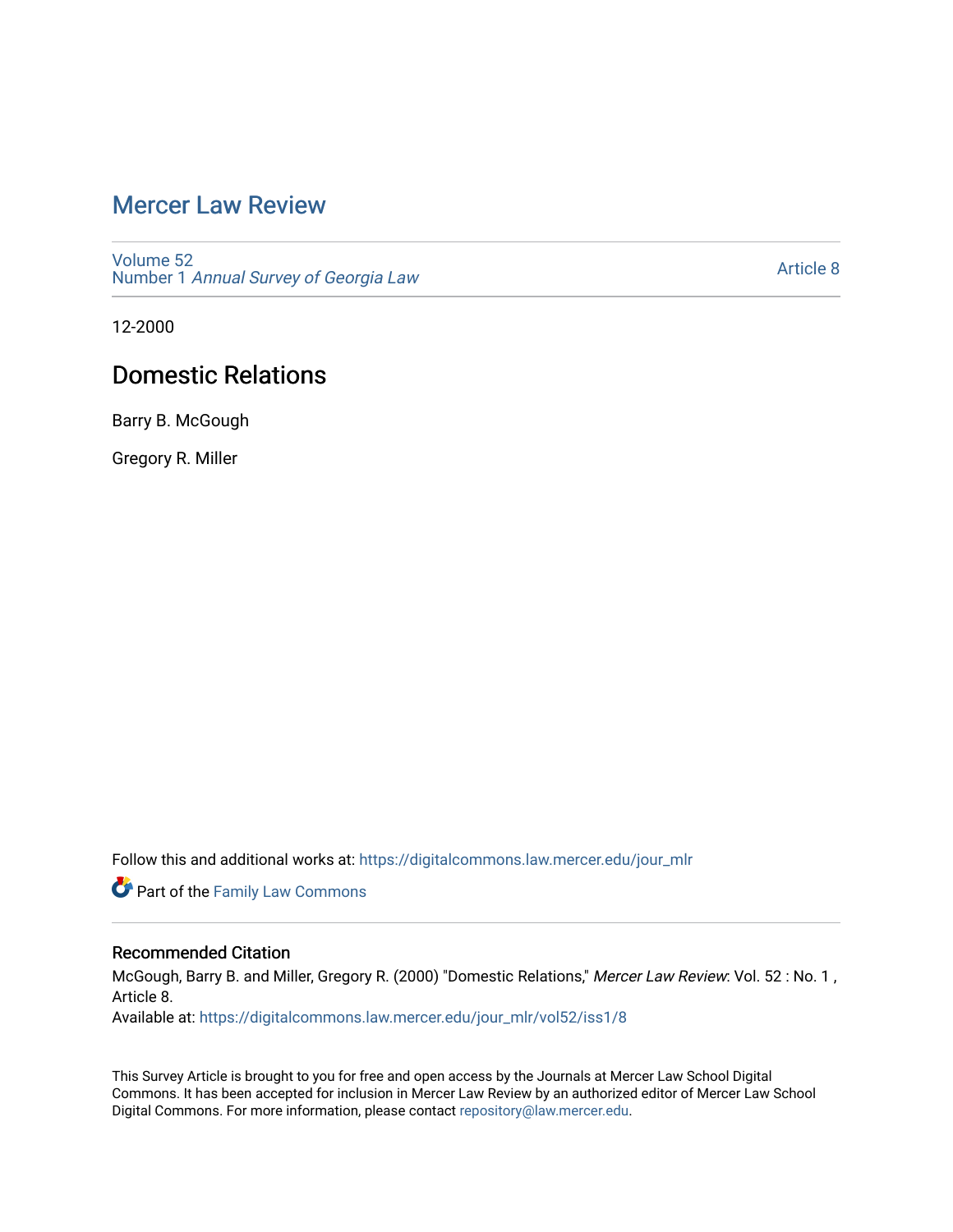# **Domestic Relations**

### **by Barry B. McGough\* and Gregory R. Miller\*\***

**Of** the domestic relations appellate cases decided during the survey period, eighteen are digested here.' As has been the recent trend, the Legislature and the appellate courts have continued to focus primarily on issues surrounding children.

#### I. DIVORCE

The appellate courts considered the admissibility of evidence frequently gathered in domestic relations cases. In *Barlow v. Barlow,2* the husband wanted to admit into evidence a tape recording of his wife's cordless telephone conversation with an alleged paramour. A neighbor recorded the conversation without the knowledge of either party to the telephone conversation. The trial court refused to suppress the recording.' The Georgia Supreme Court reversed, holding Georgia's antiwiretapping statute<sup>4</sup> applies to telephone calls made on cordless telephones.5 The court found users of cordless telephones have an expectation of privacy similar to users of land lines and cellular telephones, which have been expressly included within the anti-

- 4. O.C.G.A. § 16-11-62(4) (Supp. 2000).
- 5. 272 Ga. at 104, 526 S.E.2d at 859.

<sup>\*</sup> Partner in the firm of McGough, Huddleston & Medori, Atlanta, Georgia. University of California at Berkeley (A.B., 1963); University of California (L.L.B., 1966). Member, State Bar of Georgia.

<sup>\*\*</sup> Associate in the firm of McGough, Huddleston & Medori, Atlanta, Georgia. University of Georgia (B.B.A., 1989); Georgia State University (J.D., 1994). Member, State Bar of Georgia.

<sup>1.</sup> This survey chronicles developments in Georgia domestic relations law from June 1, 1999 to May 31, 2000.

<sup>2. 272</sup> Ga. 102, 526 S.E.2d 857 (2000).

<sup>3.</sup> *Id.* at 102, 526 S.E.2d at 858.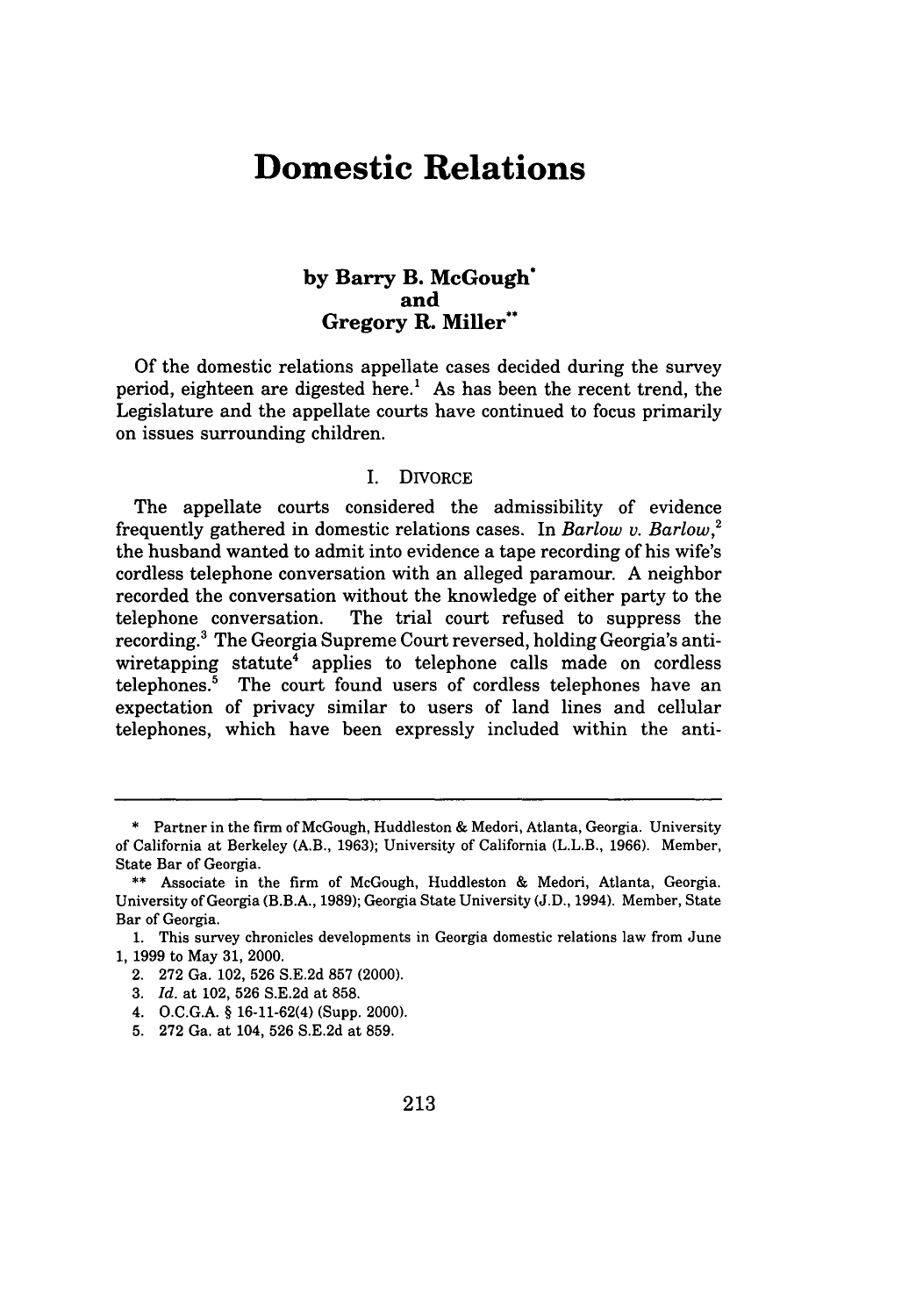wiretapping statute.<sup>6</sup> The decision does not address whether the neighbor was acting as the husband's agent when the recording was made or whether the agency issue would make any difference in the admissibility of the recording.

In *In re Fulton County Grand Jury Proceedings*,<sup>7</sup> the Georgia Court of Appeals held a private investigator hired to gather evidence for the husband in a divorce case could testify before a grand jury considering criminal charges against the husband.8 The husband's divorce lawyer hired the investigator to investigate an alleged affair by the wife. The alleged paramour was later found murdered. When the victim's family offered a reward, the investigator came forward with evidence amassed during the investigation. The trial court denied the husband's assertion that his conversations with the investigator were subject to the attorneyclient privilege.<sup>9</sup> The appellate court held the conversations occurred after the investigation was concluded and, therefore, were not privileged.<sup>10</sup> Even if privilege attached, the court held the conversations were conducted in furtherance of a crime and therefore admissible under the crime-fraud exception.<sup>11</sup>

In addition to the evidence questions, the supreme court looked at divorce procedure. In *Brown v. Brown*,<sup>12</sup> the wife named her mother-inlaw as a codefendant, alleging she held title to real property that actually belonged to the divorcing spouses. When the mother-in-law did not file an answer, the wife successfully moved for a default judgment.<sup>13</sup> The supreme court held the provisions of Official Code of Georgia Annotated ("O.C.G.A.") section 19-5-8, which prohibits default judgments from being granted in divorce, alimony or custody actions, apply to third-party defendants.<sup>14</sup>

- 12. 271 Ga. 887, 525 S.E.2d 359 (2000).
- 13. *Id.* at 887, 525 S.E.2d at 359.

*<sup>6.</sup> Id.* When the court of appeals held in *Salmon v. State,* 206 Ga. App. 469, 470-71, 426 S.E.2d 160, 162 (1992), that O.C.G.A. § 16-11-62 did not apply to cellular telephone conversations, the Legislature enacted O.C.G.A. § 16-11-66.1 expressly to include protections for cellular calls. O.C.G.A. § 16-11-66.1 (1999).

<sup>7. 244</sup> Ga. App. 380, 535 S.E.2d 340 (2000).

<sup>8.</sup> *Id.* at 380, 535 S.E.2d at 340.

<sup>9.</sup> *Id.*

<sup>10.</sup> *Id.* at 383, 535 S.E.2d at 343.

<sup>11.</sup> *Id.* at 382, 535 S.E.2d at 342 (citing *In re* Hall County Grand Jury Proceedings, 175 Ga. App. 349, 352, 333 S.E.2d 389, 392 (1985)).

<sup>14.</sup> *Id.* at 888, **525** S.E.2d at 360.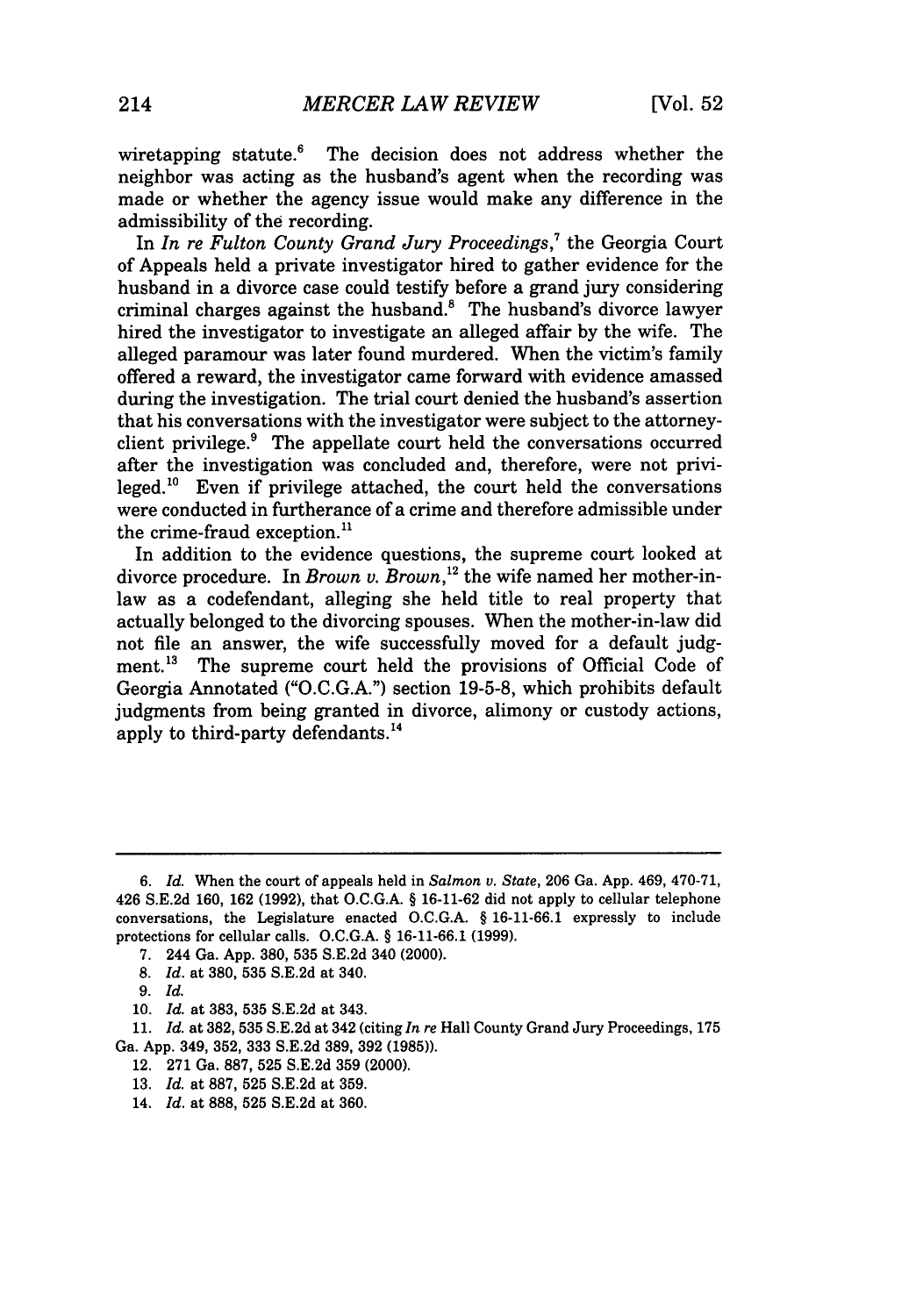#### II. CHILD CUSTODY

Issues surrounding children, particularly custody, were prevalent in both the Legislature and appellate courts. Despite last year's veto of similar legislation, Governor Roy Barnes signed legislation that requires trial courts to consider the custodial wishes of children over the age of eleven.<sup>15</sup> The trial courts are not bound by the child's decision and must apply the best-interest-of-the-child standard. The election by a child over the age of eleven, but under the age of fourteen, shall not be grounds for a modification action. <sup>16</sup>

During this survey period, the appellate courts again considered venue and jurisdiction. In *Roach v. Kapur*,<sup>17</sup> the court of appeals held it was error for the trial court to allow the father to file a counterclaim for custody modification when the mother had filed an action to modify the support provisions of the parties' divorce decree.<sup>18</sup> The mother filed her action in the county of her residence. Based on the father's motion, the case was transferred to the county of his residence. When the father filed his counterclaim for custody, the mother then moved to transfer venue. The mother appealed when the trial court denied her motion.<sup>19</sup> The court of appeals, citing O.C.G.A. section 19-9-23, held the counterclaim was improper because it was not a separate action nor was it filed in the county of the custodial parent's residence.<sup>20</sup> A different panel reached a similar decision in *Wilson v. Baldwin.2'*

Also, a trial court may not arbitrarily decline to exercise jurisdiction over child custody. In *Patterson v. Patterson*,<sup>22</sup> the parties presented conflicting evidence as to whether Georgia should exercise jurisdiction over the custody case. Without making any determinations of fact, the trial court decided a trial in Georgia "may not be in the best interest of everybody."<sup>23</sup> For a trial court to decline jurisdiction based on an For a trial court to decline jurisdiction based on an inconvenient forum rationale, the trial court must find that the alternate forum would be in the child's best interest and that the alternate forum

- 18. *Id.* at 559, 524 S.E.2d at 246-47.
- 19. *Id.* at 558, 524 S.E.2d at 246.
- 20. *Id.* at 559, 524 S.E.2d at 246-47.
- 21. 239 Ga. App. 327, 519 S.E.2d 251 (1999).
- 22. 271 Ga. 306, 519 S.E.2d 438 (1999).
- 23. *Id.* at 308, 519 S.E.2d at 440.

<sup>15.</sup> O.C.G.A. § 19-9-1(3)(B) (Supp. 2000).

<sup>16.</sup> *Id.*

<sup>17. 240</sup> Ga. App. 558, 524 S.E.2d 246 (1999).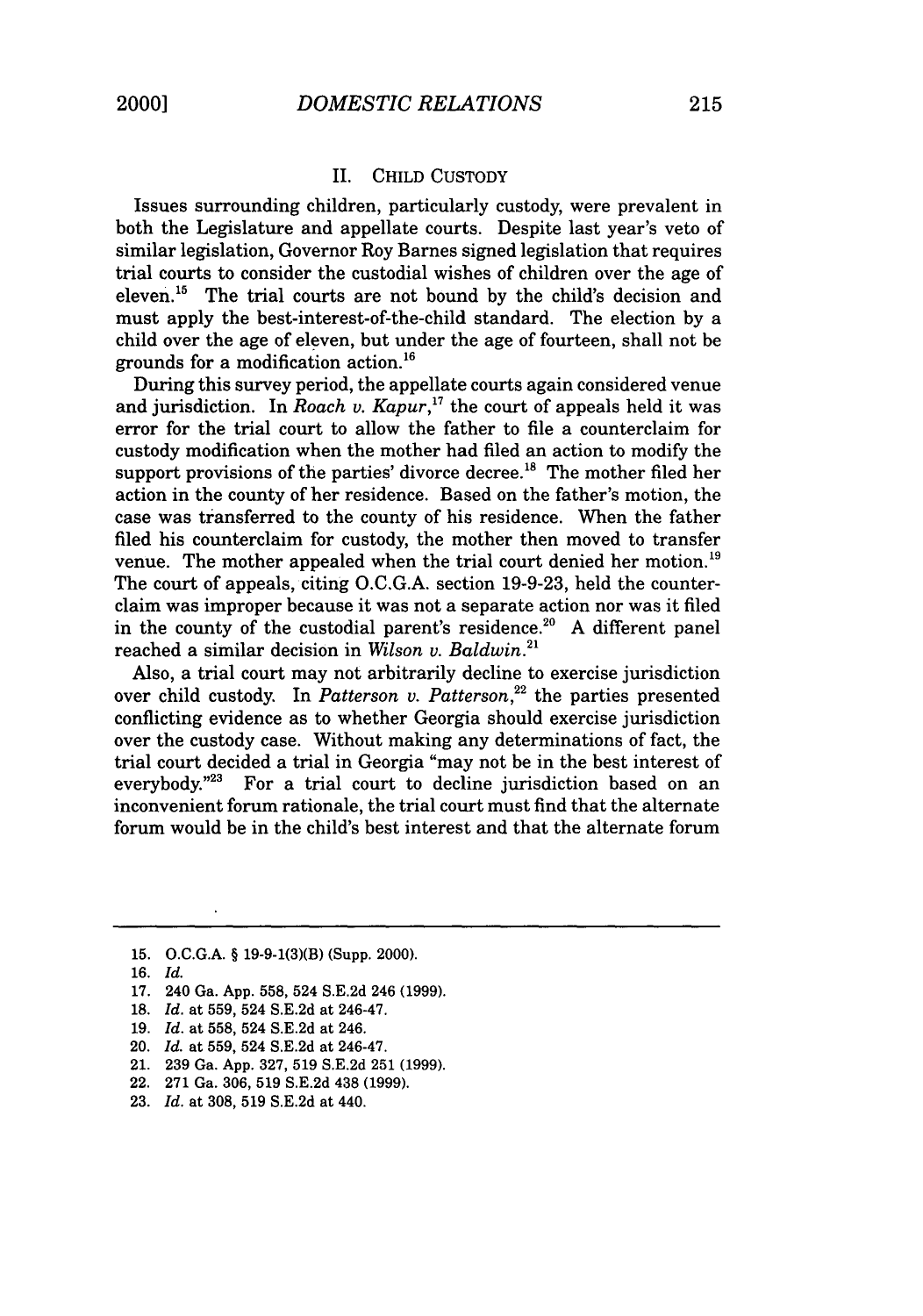would accept jurisdiction.<sup>24</sup> Because the trial court failed to make the necessary inquiries, it was error to decline jurisdiction.<sup>25</sup>

Relocation has continued to be an issue in custody modification actions. In *Ofchus v. Isom,26* the court of appeals held the trial court abused its discretion in modifying custody.<sup>27</sup> Based on the mother's decision to relocate with her new husband to Virginia, the trial court modified custody in favor of the father.<sup>28</sup> The court of appeals gave no credence to the trial court's findings that the move would be detrimental to the child based on the child's being removed from regular visits with the father and other relatives.<sup>29</sup> Because the mother was the primary custodial parent under the divorce decree, she had a prima facie right to continue as the custodial parent.<sup>30</sup> To overcome that right, the father needed to show that the mother was no longer able or suited to be the custodial parent, that conditions had changed negatively affecting the child's home life, or that the child's welfare would be promoted by the change of custody. $31$ 

In *Mahan v. McCrae,"2* the court of appeals again held the trial court improperly changed custody based on the custodial parent's decision to move out of state.<sup>33</sup> The trial court ruled the modification was warranted not only because of the move, but also because the mother had blocked the father's attempts to visit with the children beyond what was provided for in the parties' judgment. $34$  The appellate court noted past decisions approving a custody change due to the custodial parent's interference with the visitation rights of the noncustodial parent.<sup>35</sup> The court then found no legal support for modifying custody because the custodial parent did not give the noncustodial parent rights beyond what was contained in the visitation order.<sup>36</sup> Three judges dissented,<sup>37</sup>

24. *Id.*

25. *Id.*

26. 239 Ga. App. 738, 521 S.E.2d 871 (1999).

27. *Id.* at 740, 521 S.E.2d at 873.

29. *Id.*

30. *Id.*

- 32. 241 Ga. App. 109, 522 S.E.2d 772 (1999).
- 33. *Id.* at 110, 522 S.E.2d at 774.
- 34. *Id.* at 111, 522 S.E.2d at 774.

35. *Id.* (citing Moore v. Wiggins, 230 Ga. 51, 55, 195 S.E.2d 404, 406 (1973); Bull v. Bull, 243 Ga. 72, 72, 252 S.E.2d 494, 495 (1979); and Arp v. Hammonds, 200 Ga. App. 715, 717-18, 409 S.E.2d 275, 277 (1991)).

36. *Id.* at 110, 522 S.E.2d at 774.

37. The majority in the 4-3 decision was comprised of Chief Judge Johnson and Judges Pope, Eldridge and Barnes. The dissent, authored by Judge Smith, was joined by Judges

<sup>28.</sup> *Id.*

<sup>31.</sup> *Id.* at 739-40, 521 S.E.2d at 873.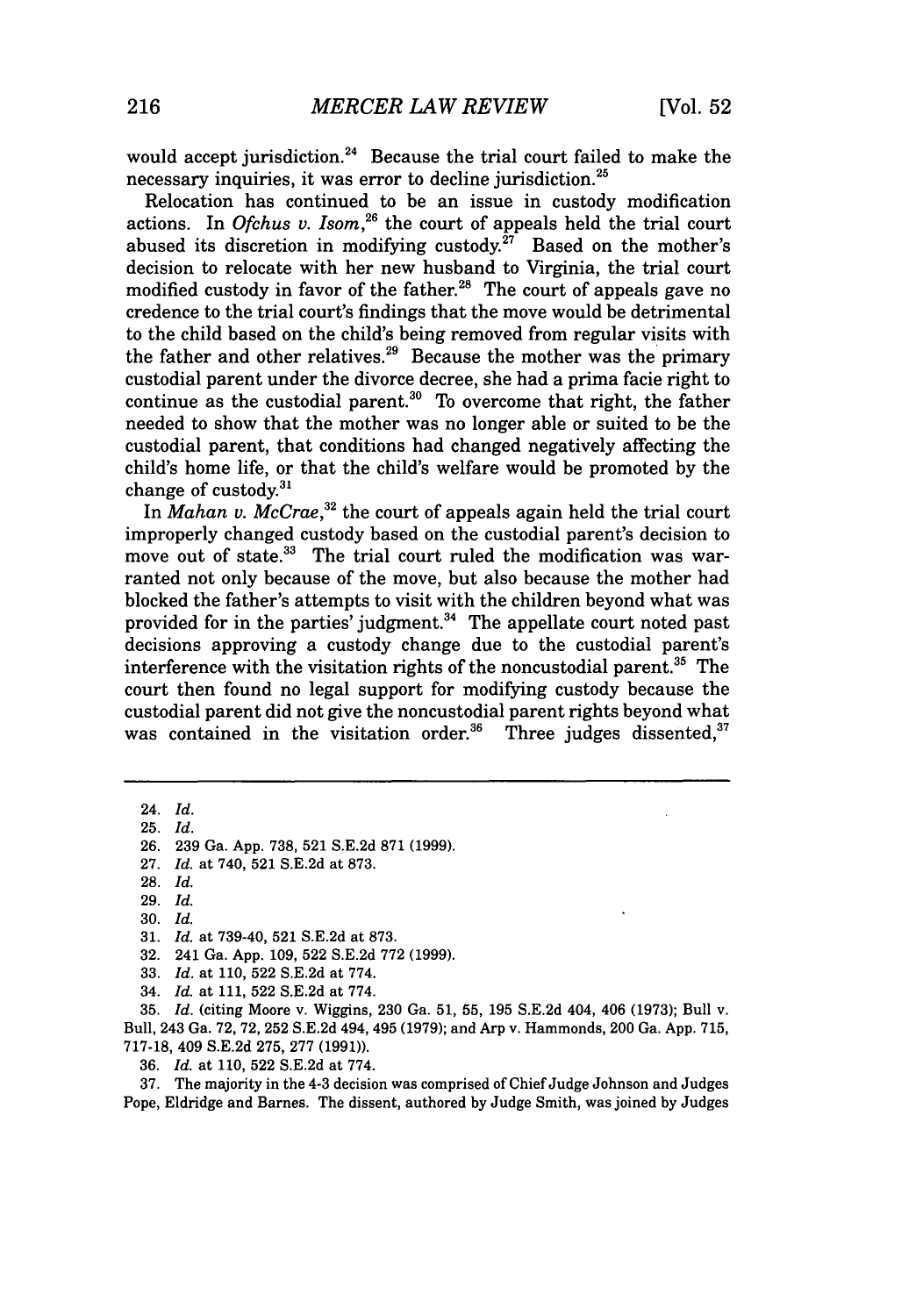finding evidence existed that supported the trial court's determination that the mother's actions had emotionally harmed the children.<sup>38</sup>

Nonparents seeking custody continues to capture the interest of both the appellate courts and the Legislature. Effective July 1, 2000, the Legislature expanded the list of relatives who may seek custody of a child under the best-interest-of-the-child standard to include greatgrandparents.<sup>39</sup> In *In re Stroh*,<sup>40</sup> the court of appeals held that while Georgia law prohibits nonresidents from adopting a child residing in Georgia, $41$  nonresidents cannot be prohibited from seeking custody. $42$ 

In *Stills* v. *Johnson,43* the maternal and paternal grandmothers were opposing each other for custody of their grandchild. After the mother died of cancer, the father, who was incarcerated, transferred custody to the paternal grandmother. The trial court held the custody transfer valid and required the maternal grandmother to show the paternal grandmother to be unfit by clear and convincing evidence.<sup>44</sup> The supreme court held that the trial court applied the incorrect standard.<sup>45</sup> In custody disputes between relatives, the parties need only show what is in the child's best interest.<sup>46</sup> The fact that the father voluntarily transferred custody to one relative does not create a heightened standard.<sup>47</sup>

In *Perrin v. Stansell*,<sup>48</sup> the court of appeals held a relative seeking visitation privileges with a minor child, who is in the temporary custody of another relative rather than either parent, need only show by a preponderance of the evidence that the visitation would be in the child's best interest.<sup>49</sup> Although the grandparents' visitation statute<sup>50</sup> re-Although the grandparents' visitation statute<sup>50</sup> requires a relative to show by clear and convincing evidence that the potential harm due to the absence of visitation outweighs the parents' right to raise the child, the statute does not apply to nonparent custodians.<sup>51</sup> The custodian does "not stand in the shoes of the parent,"

Blackburn and Ellington. *Id.* at 113, 522 S.E.2d at 775.

- 38. *Id.* at 114, 522 S.E.2d at 776.
- 39. O.C.G.A. § 19-7-1(b.1) (Supp. 2000).
- 40. 240 Ga. App. 835, 523 S.E.2d 887 (1999).
- 41. O.C.G.A. § 19-8-3(a)(3) (1999).
- 42. 240 Ga. App. at 840, 523 S.E.2d at 891.
- 43. No. S00A6118, 2000 Ga. LEXIS 542 (July **10,** 2000).
- 44. *Id.* at \*2.
- 45. *Id.* at **\*1.**
- 46. Id.
- 47. Id.
- 48. 243 Ga. App. 475, 533 S.E.2d 458 (2000).
- 49. *Id.* at 478, 533 S.E.2d at 461.
- 50. O.C.G.A. § 19-7-3 (1999).
- 51. 243 Ga. App. at 477, 533 S.E.2d at 461.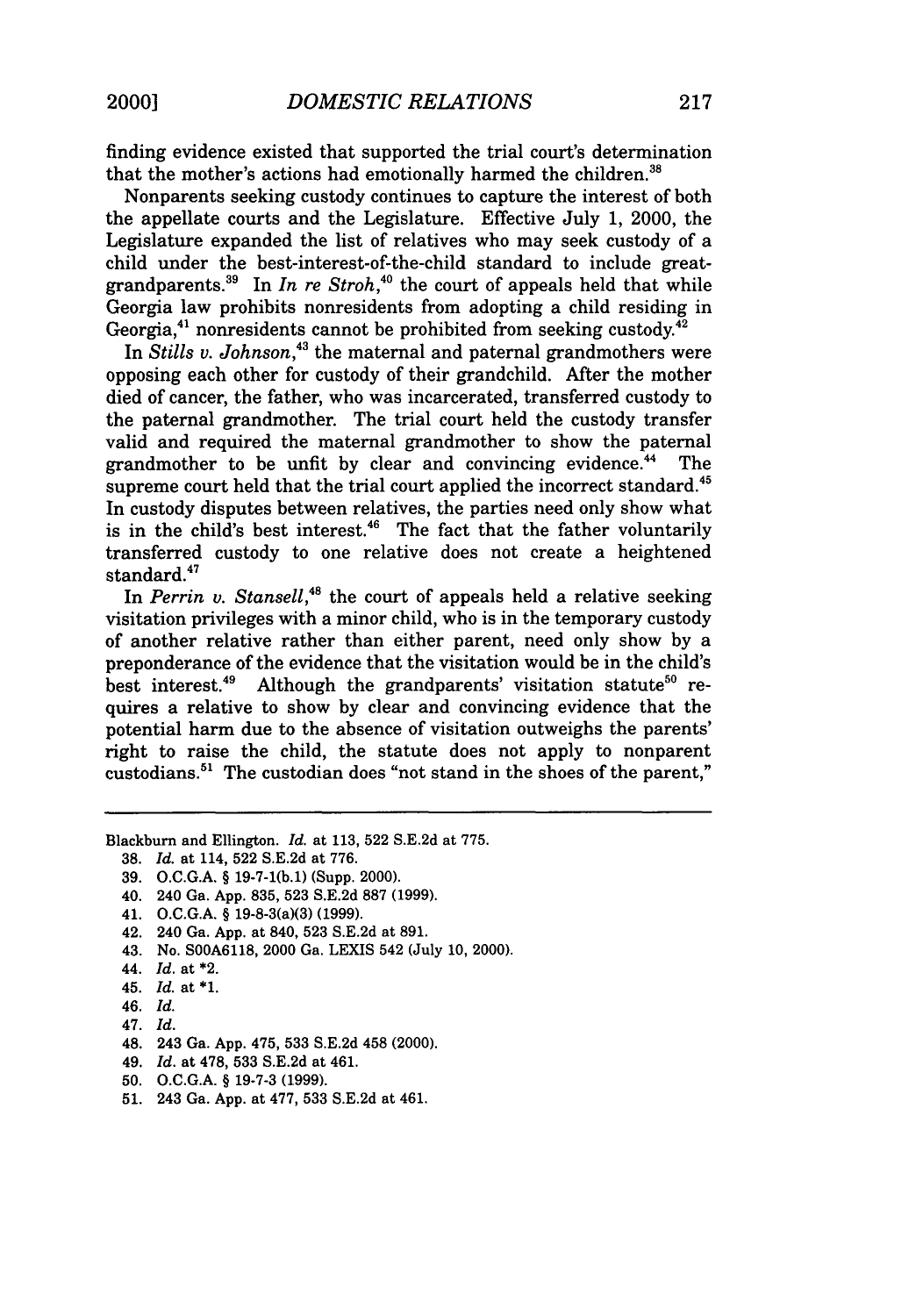and therefore, does not have the constitutional protections contemplated by O.C.G.A. section 19-7-3.52

#### III. LEGITIMATION

The courts have addressed the issues affecting the legitimacy of children. In *Hall v. Coleman*,<sup>53</sup> the court of appeals held the trial court erred in not declaring the child to be the father's legitimate child.<sup>54</sup> The child's parents married upon learning of the pregnancy; however, the marriage was later determined to be void because the child's mother had never obtained a divorce from her prior husband. After the parents separated, the mother consented to allowing a couple to adopt the child. The trial court denied the father's motion to legitimate the child.<sup>55</sup> The appellate court ruled the motion to legitimate was unnecessary because the child was legitimate by virtue of the parents' marriage.<sup>56</sup> The fact the marriage was later deemed invalid did not cause the child to become illegitimate.<sup>57</sup>

In *In re Estate of Garrett*,<sup>58</sup> the court of appeals held the biological father had no right to inherit from his son.<sup>59</sup> Absent a court order legitimating the child, a court finding of paternity, genetic test results, a sworn statement from the father acknowledging the parent-child relationship, or the father's signing of the birth certificate, the father cannot seek to inherit from the child. $60$  Once the child has died, it is too late for the father to take any action 'towards legitimating the  $child<sup>61</sup>$ 

#### IV. CHILD SUPPORT

The appellate courts took a hard look at the procedures parties must follow when seeking to obtain or enforce an award of child support. In Hackbart v. Hackbart,<sup>62</sup> the supreme court reversed the trial court's divorce decree because the order included a child support provision even though the mother did not make a demand for child support in her

52. *Id.* 53. 242 Ga. App. 576, 530 S.E.2d 485 (2000). 54. *Id.* at 578, 530 S.E.2d at 486. 55. *Id.* 56. *Id.* 57. *Id.*

- 59. *Id.* at 66, 534 S.E.2d at 845.
- 60. *Id.*
- 61. *Id.*
- 62. 272 Ga. 26, 526 S.E.2d 840 (2000).

<sup>58. 244</sup> Ga. App. 65, 534 S.E.2d 843 (2000).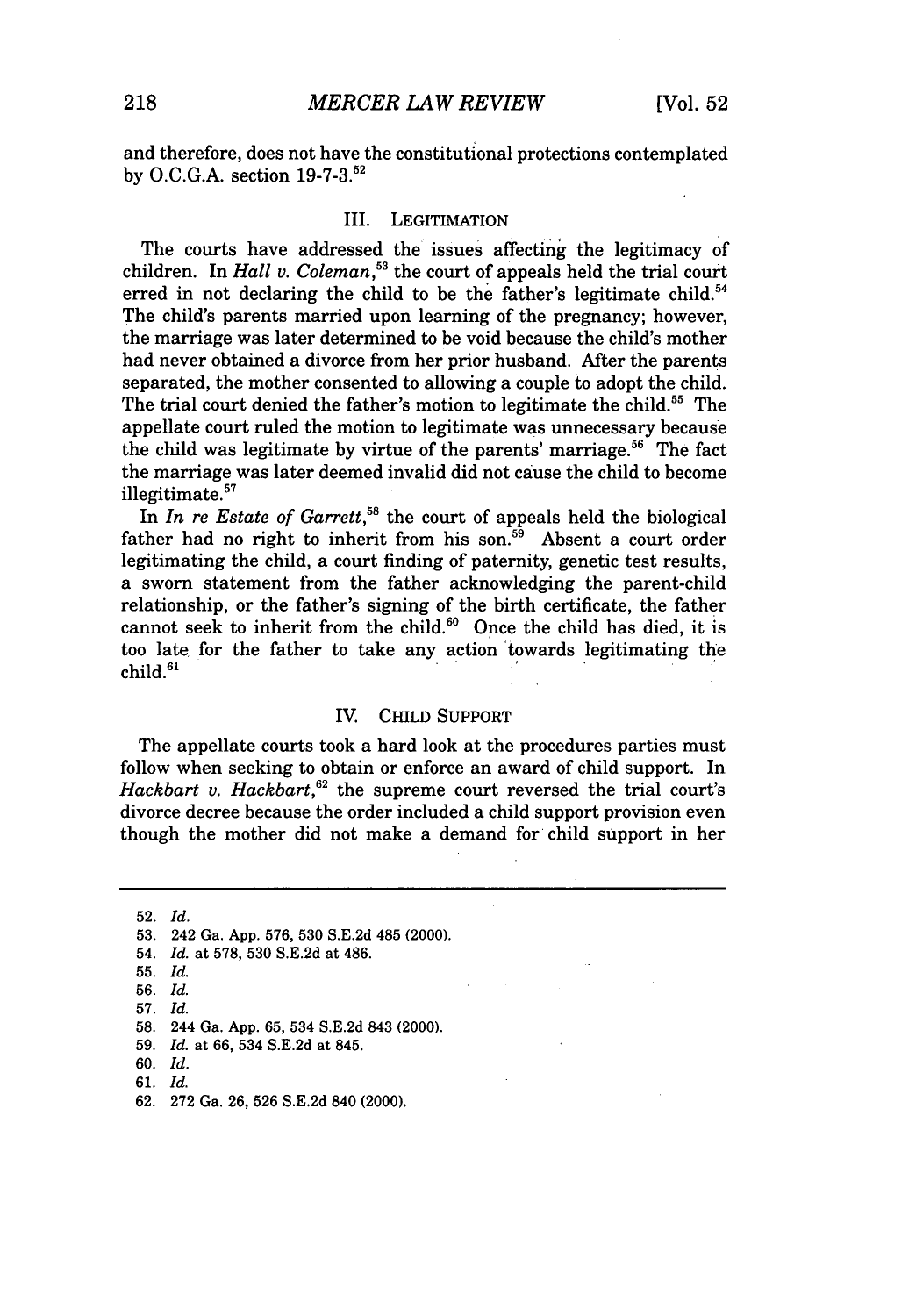pleadings.<sup>63</sup> "While OCGA § 19-5-10 allows a court presiding over an undefended divorce case to conduct a hearing and make a determination on child support, it does not authorize a court to grant relief beyond that requested in the pleadings." $64$  The court noted the mother's failure to follow proper procedures did not preclude her from other avenues of having a child support order put in place.<sup>65</sup>

In *Rose v. Thorpe*,<sup>66</sup> the mother filed an action to modify child support because she claimed the father under-reported his income at the time of the divorce. The trial court agreed with the mother, ordering the father to make a lump sum payment of \$17,500 and increasing the monthly payments.<sup>67</sup> The appellate court held the trial court abused its authority by retroactively modifying the child support award.<sup>68</sup> The court indicated that if the mother had wanted to obtain a retroactive application, she should have filed a motion to set aside the judgment, not a motion to modify the child support.<sup>69</sup>

In *Ward v. DHR,7°* the court of appeals held the Department of Human Resources ("DHR") should have filed a motion to modify child support rather than an action to establish support.<sup>71</sup> However, the court found the error to be harmless because the mother was given notice and a de novo hearing.<sup>72</sup> The mother also argued that  $\overline{DHR}$ failed to meet the standards set forth in O.C.G.A. section 19-6-19 necessary for a modification to be made.<sup>73</sup> However, the court held those standards only apply in modification actions directly between parents.74 When DHR is involved, the Department is required to determine if the payments are consistent with the child support guidelines<sup>75</sup> and make recommendations accordingly.<sup>76</sup>

63. *Id.* at 27, 526 S.E.2d at 841-42. 64. *Id.,* 526 S.E.2d at 842. 65. *Id.* 66. 240 Ga. App. 834, 525 S.E.2d 381 (1999). 67. *Id.* at 834, 525 S.E.2d at 382. 68. *Id.* 69. *Id.* at 834-35, 525 S.E.2d at 382. 70. 241 Ga. App. 298, 527 S.E.2d 3 (1999). 71. *Id.* at 299, 527 S.E.2d at 5. 72. *Id.* at 300, 527 S.E.2d at 6. 73. *Id.* at 299, 527 S.E.2d at 5. 74. *Id.* 75. O.C.G.A. § 19-6-15 (1999). 76. 241 Ga. App. at 299-300, 527 S.E.2d at 5.